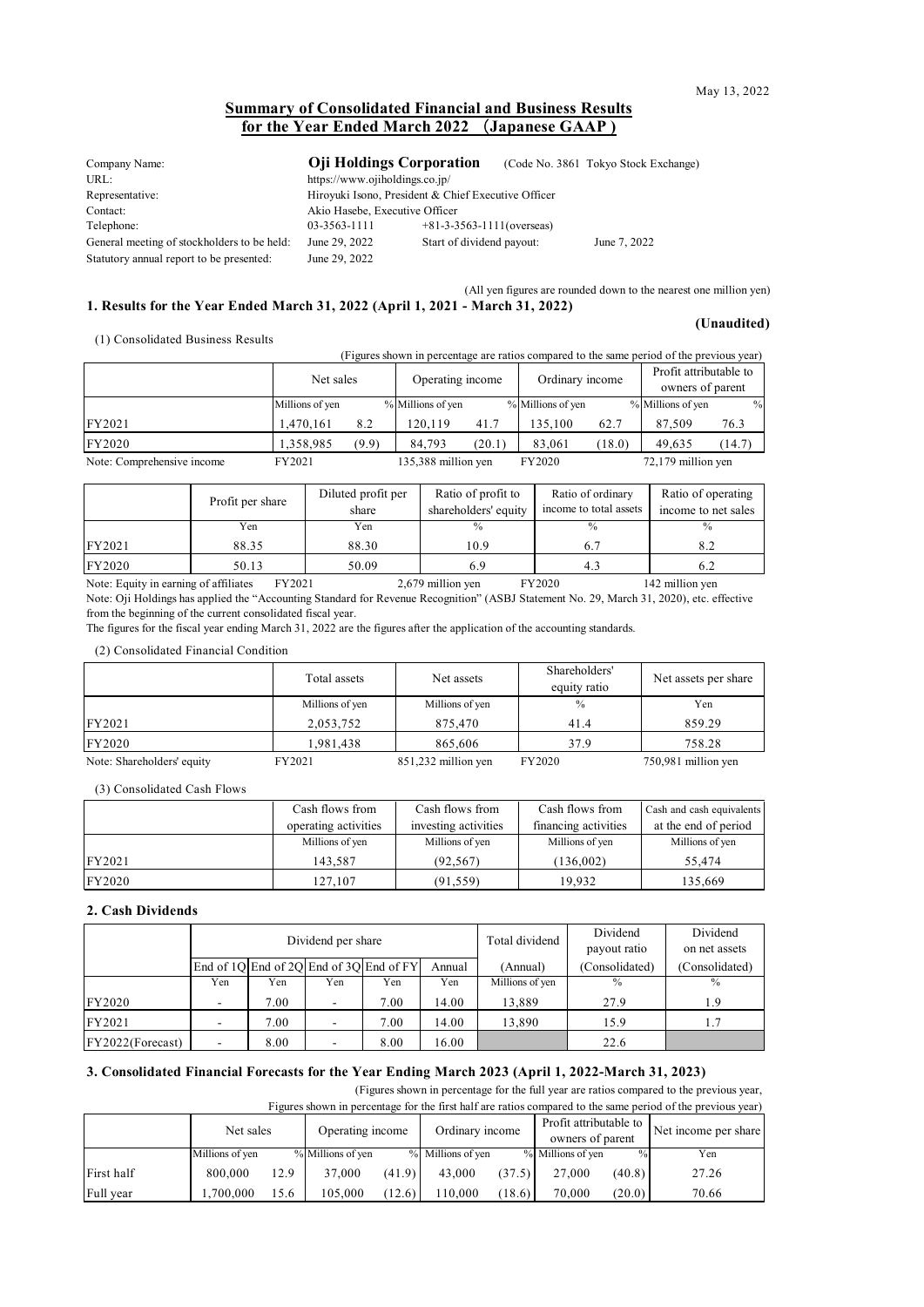#### **4. Notes**

(1) Changes in important subsidiaries

(changes regarding specified subsidiaries accompanying changes in the scope of consolidation) : None

(2) Changes in accounting methods compared with recent consolidated accounting periods

| (i) Changes due to accounting standard changes : | Yes  |
|--------------------------------------------------|------|
| $(ii)$ Changes besides $(i)$ :                   | None |
| (iii) Accounting estimate change :               | None |
| (iv) Restatement :                               | None |

(Note)Please refer to "Consolidated Quarterly Financial Statements and Notes (Changes in accounting policies)" on page 11 of the attached document for more details.

(3) Outstanding balance of issued shares (common stock)

| (1) | Outstanding balance of issued shares at the end of fiscal year (Including treasury shares) |               |        |               |
|-----|--------------------------------------------------------------------------------------------|---------------|--------|---------------|
|     | FY2021                                                                                     | 1.014.381.817 | FY2020 | 1,014,381,817 |
|     | (ii) Outstanding balance of treasury shares at the end of fiscal year                      |               |        |               |
|     | FY2021                                                                                     | 23.764.570    | FY2020 | 24,002,558    |
|     | (iii) Weighted average number of shares during fiscal year                                 |               |        |               |
|     | FY2021                                                                                     | 990,497,836   | FY2020 | 990,221,801   |

#### **(Reference)**

#### **1. Results for the Year Ended March 31, 2022 (April 1, 2021 - March 31, 2022)**

(1) Non-consolidated Business Results

(Figures shown in percentage are ratios compared to the previous year)

|        | Net sales       |        | Operating income |        | Ordinary income |        | Profit          |               |
|--------|-----------------|--------|------------------|--------|-----------------|--------|-----------------|---------------|
|        | Millions of yen | $\%$   | Millions of yen  | $\%$   | Millions of yen | $\%$   | Millions of yen | $\frac{0}{0}$ |
| FY2021 | 40.335          | (24.0) | 24.618           | (31.5) | 25,759          | (24.8) | 23,899          | (31.9)        |
| FY2020 | 53,055          | 40.9   | 35.932           | 71.0   | 34.235          | 50.6   | 35,108          | 139.1         |

|        | Profit per share | Diluted profit per share |
|--------|------------------|--------------------------|
|        | Yen              | Yen                      |
| FY2021 | 24.12            | 24.11                    |
| FY2020 | 35.45            | 35.43                    |

(2) Non-consolidated Financial Condition

|                            | Total assets    | Net assets            | Shareholders'<br>equity ratio | Net assets per share |
|----------------------------|-----------------|-----------------------|-------------------------------|----------------------|
|                            | Millions of yen | Millions of yen       | $\%$                          | Yen                  |
| FY2021                     | 1,098,746       | 401.274               | 36.5                          | 404.83               |
| FY2020                     | 1,092,092       | 392,130               | 35.9                          | 395.65               |
| Note: Shareholders' equity | FY2021          | $401,117$ million yen | FY2020<br>391,931 million yen |                      |

**NOTICE** 

・ This document is out of the scope of the audit procedures required by Financial Instruments and Exchange Act, and audit procedures for consolidated financial statement have not been finished as of the date of publication.

・ Forecasts released are based on expectations of future economic conditions as of the date of publication. The actual results may differ drastically from these forecasts due to various factors that may arise in the future.

・ This document is an excerpt translation of the Japanese original and is only for reference purposes. In the event of any discrepancy between this translation and the Japanese original, the latter shall prevail.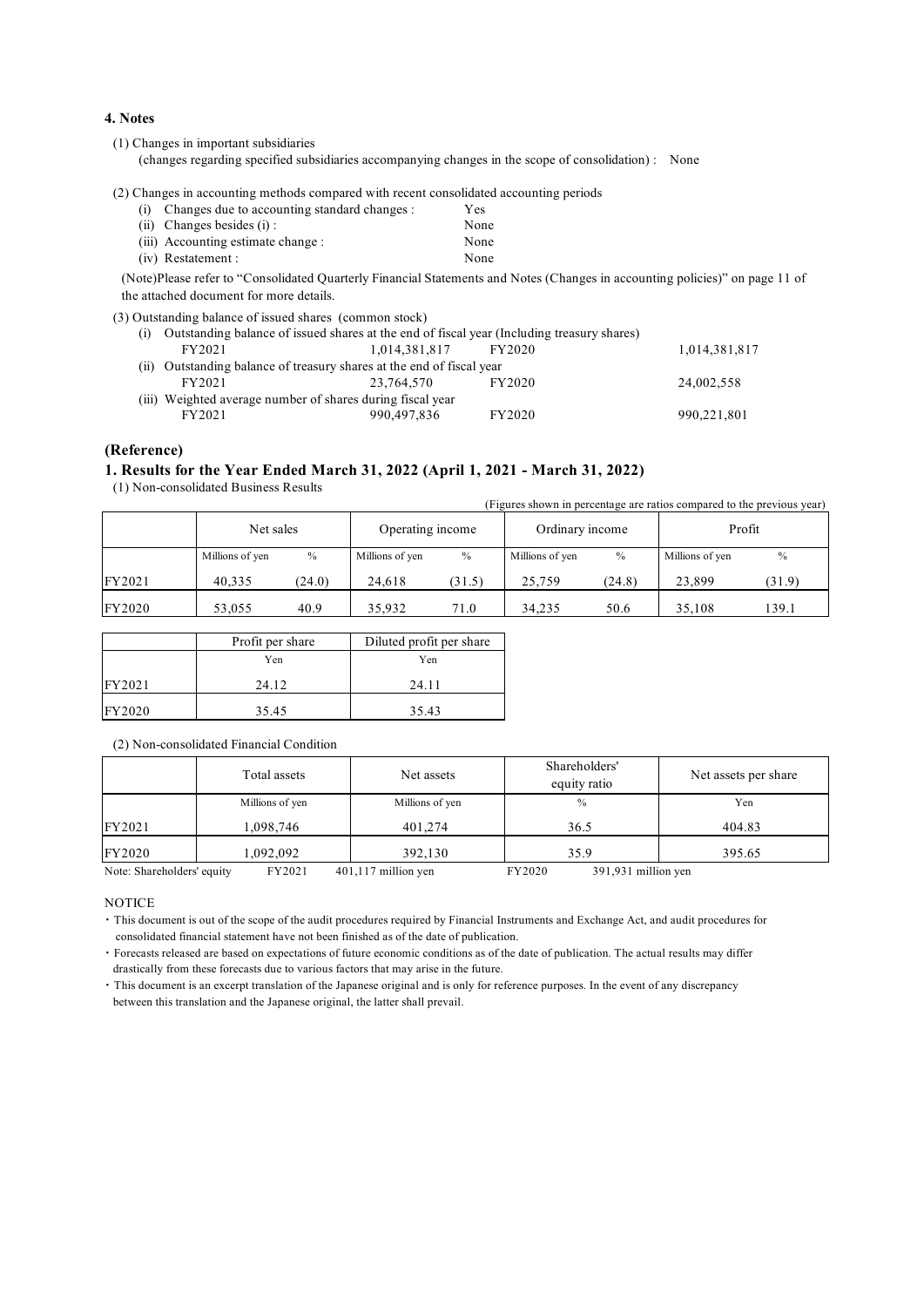## **1. Qualitative Information Concerning Business Performance and Financial Situation**

## (1) Qualitative Information Concerning Business Performance

Business Performance for FY2021

|                     | Net Sales       | <b>Operating Profit</b> | Ordinary Profit | Profit Attributable<br>to Owners of Parent | Profit Per Share |
|---------------------|-----------------|-------------------------|-----------------|--------------------------------------------|------------------|
|                     | Billions of yen | Billions of yen         | Billions of yen | Billions of yen                            | Yen              |
| <b>FY2021</b>       | 1,470.2         | 120.1                   | 135.1           | 87.5                                       | 88.35            |
| <b>FY2020</b>       | 1,359.0         | 84.8                    | 83.1            | 49.6                                       | 50.13            |
| Increase (Decrease) | 111.2           | 35.3                    | 52.0            | 37.9                                       |                  |
| Increase (Decrease) | 8.2%            | 41.7%                   | 62.7%           | 76.3%                                      |                  |

Consolidated net sales for FY2021 increased by ¥111.2 billion to ¥1,470.2 billion (year-on-year increase of 8.2%) due to a gradual recovery in demand, resulting from the resumption of economic activities that had been stagnant due to the spread of COVID-19,and higher pulp sales prices. Overseas sales ratio increased by 4.3 points from the previous year to 33.5%.

Consolidated operating profit increased by ¥35.3 billion to ¥120.1 billion (year-on-year increase of 41.7%) due to increased sales volume, higher pulp sales prices, and cost reduction efforts throughout the Group, although raw materials and fuel prices have sharply increased. Ordinary profit increased by ¥52.0 billion to ¥135.1 billion (year-on-year increase of 62.7%) due in part to foreign exchange gains from revaluation of foreign currency-denominated receivables and payables as well as an increase in operating profit. Profit before taxes increased by ¥48.4 billion to ¥129.3 billion (year-on-year increase of 59.8%), and profit attributable to owners of parent decreased by ¥37.9 billion to ¥87.5 billion (year-on-year increase of 76.3%).

Effective from the beginning of the current consolidated fisical year, Oji Holdings has applied "Accounting Standard for Revenue Recognition (ASBJ Statement No. 29, March 31, 2020)" and has changed the accounting method for revenue recognition. "Consolidated Financial Statements and Notes (Changes in accounting policies)" on page 11 of the attached document show more details.

In its FY2019-2021 Medium-term Management Plan, the Oji Group set "Profitability Improvement of Domestic Business", "Expansion of Overseas Business", and "Promotion of Innovation" as the fundamental policies, and aimed to become a global corporate group,which stably maintains consolidated operating profit of more than ¥100.0 billion through, "Contribution to a Sustainable Society".

We operated our business with the following management targets for FY2021: consolidated operating profit of more than ¥150.0 billion, overseas sales ratio of 40%, return on equity (ROE) of 10.0%, and net debt-to-equity ratio of 0.7 times. However, we were unable to achieve the targets except for those for ROE and net debt-to-equity ratio due to the economic stagnation and delay in recovery caused by the spread of COVID-19.

Meanwhile, we steadily implemented business structure reforms in light of diversity of consumption structure, lifestyles, and working styles caused by the spread of COVID-19, and strategic measures to improve our corporate value based on the Medium-term Management Plan. In domestic business, we worked to improve capital efficiency by restructuring our production system our production system in response to the structural changes the structural changes in demand and by utilizing effectively our facilities our facilities, and strived to enhance profitability by concentrating management resources on promising businesses. In regard to overseas business, mainly in packaging business in Southeast Asia, we organically expanded the existing operations and also created synergies among our businesses as well as operations. Also, we promoted the development and the early commercialization of new businesses and new products that meet the needs of the environment and society. As a result of the efforts, we achieved a record-high consolidated operating profit of ¥120.1 billion in FY2021.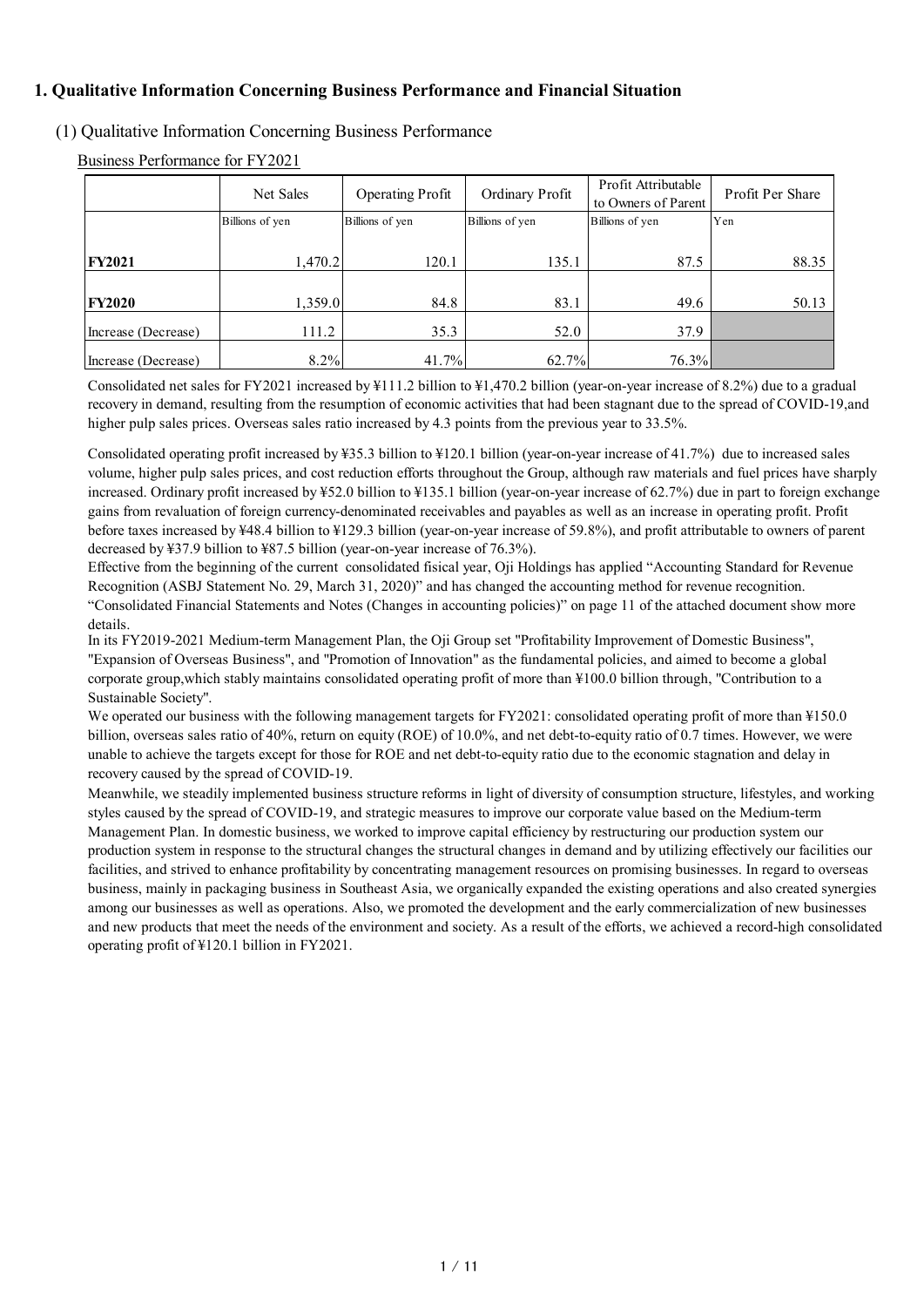## Overview of Business Performance for FY2021 by Segment

### (I) Business Performance by Segment (Unit: Billions of yen)

|                      |                                                    | Net Sales |         | Operating Profit (Loss) |        |        |                        |
|----------------------|----------------------------------------------------|-----------|---------|-------------------------|--------|--------|------------------------|
|                      |                                                    | FY2020    | FY2021  | Increase<br>(Decrease)  | FY2020 | FY2021 | Increase<br>(Decrease) |
| Reporting<br>Segment | Household &<br>Industrial Materials                | 647.5     | 700.7   | 8.2%                    | 38.1   | 26.1   | $(31.4\%)$             |
|                      | <b>Functional Materials</b>                        | 182.3     | 184.7   | 1.3%                    | 11.5   | 15.3   | 33.0%                  |
|                      | Forest Resources &<br><b>Environment Marketing</b> | 245.3     | 314.5   | 28.2%                   | 16.7   | 55.5   | 233.1%                 |
|                      | Printing &<br>Communications Media                 | 244.0     | 244.5   | 0.2%                    | 11.2   | 17.8   | 59.5%                  |
|                      | Total                                              | 1,319.1   | 1,444.5 | 9.5%                    | 77.4   | 114.7  | 48.2%                  |
| Others               |                                                    | 270.2     | 296.5   | 9.8%                    | 6.8    | 7.0    | 3.8%                   |
| Total                |                                                    | 1,589.3   | 1,741.0 | 9.5%                    | 84.1   | 121.7  | 44.6%                  |
| Adjustment (*)       |                                                    | (230.3)   | (270.9) |                         | 0.7    | (1.6)  |                        |
| Consolidated total   |                                                    | 1,359.0   | 1,470.2 | 8.2%                    | 84.8   | 120.1  | 41.7%                  |

\*Adjustment is mainly those concerning internal transactions.

## (II) Overview of Business Performance by Segment

The Oji Group's four reporting segments are: "Household and Industrial Materials", "Functional Materials", "Forest Resources and Environment Marketing", and "Printing and Communications Media". Each of the reporting segment consists of those that are recognized to be similar in terms of economic characteristics, manufacturing methods or processes of products, markets in which products are sold, and types of customers, among the constituent units of the Oji Group.

Business segments that are not included in the reporting segments are classified as "Others".

Major business lineup for the segments are as follows.

- Household and Industrial Materials:

Containerboard/corrugated containers, boxboard/folding cartons, packing paper/paper bags, household paper, disposable diapers, etc.

- Functional Materials:

Specialty paper, thermal paper, adhesive materials, film, etc.

- Forest Resources and Environment Marketing: Pulp, energy, forest plantation/lumber processing, etc.
- Printing and Communications Media:

Newsprint, printing/publication/communication paper, etc.

- Others:

Real estate, engineering, trading business, logistics, etc.

As stated in "Change in accounting policies", "Accounting Standard for Revenue Recognition (ASBJ Statement No. 29, March 31, 2020)" has been adopted from the beginning of the current consolidated fisical year and the accounting method for revenue recognition and the method used to calculate profit and loss for business segments have been changed.

As a result of this change, compared to the previous method, net sales of FY2021 decreased by ¥2.5 billion for Household and Industrial Materials segment, ¥13.4 billion for Functional Materials segment, ¥0.6 billion for Forest Resources and Environment Marketing segment, ¥26.7 billion for Printing and Communications Media segment, and ¥6.7 billion for Others. The effect on profit or loss for each segment is immaterial.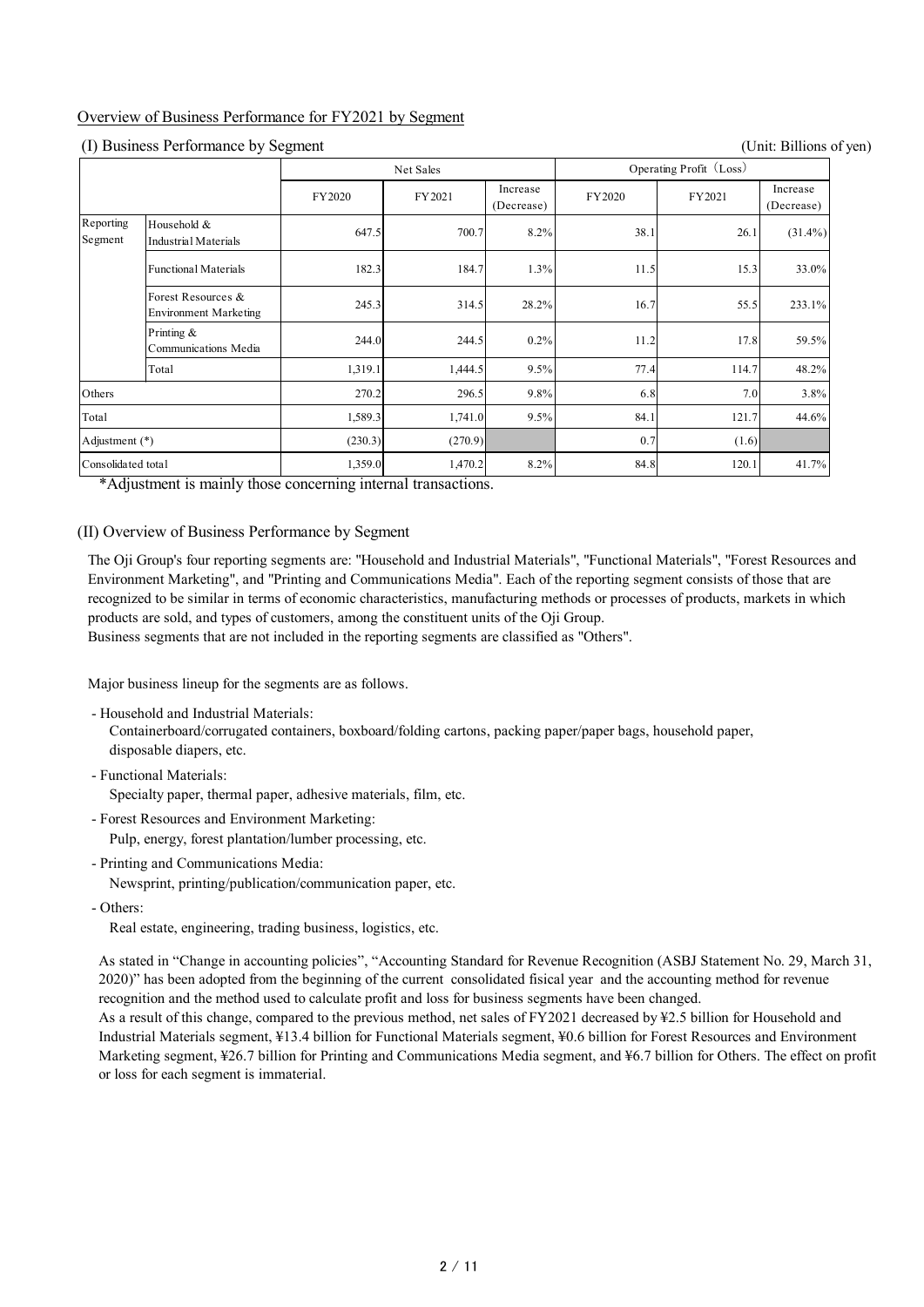## ○Household and Industrial Materials

In FY2021, net sales amounted to ¥700.7 billion (year-on-year increase of 8.2%), and operating profit was ¥26.1 billion (year-onyear decrease of 31.4%).

Regarding domestic business, sales amount increased from the previous year due to continued steady sales of containerboard and corrugated containers for e-commerce industry as a result of a trend of staying home to prevent the spread of COVID-19, in addition to the overall recovery in demand of containerboard, corrugated containers, boxboard and packing paper. As for disposable diapers, sales amount decreased from the previous year. As for household paper, sales amount increased from the previous year.

Regarding overseas business, sales amount increased from the previous year. Although sales of disposable diapers at major retailers in Malaysia were not strong due to the spread of COVID-19, strong sales of containerboard and corrugated containers mainly in Southeast Asia and the penetration of price increases contributed to the increase in sales amount.

## ○Functional Materials

In FY2021, net sales amounted to ¥184.7 billion (year-on-year increase of 1.3%), and operating profit was ¥15.3 billion (year-onyear increase of 33.0%).

Regarding domestic business, sales amount decreased from the previous year due to the adoption of the "Accounting Standard for Revenue Recognition". On the other hand, demands for films for condensers used in electric vehicles and general industrial use, and packaging films for foods and general goods remained strong.

Regarding overseas business, sales amount of thermal paper increased from the previous year due to a gradual recovery in demand, despite the continued impact of a trend of staying home to prevent the spread of COVID-19 and economic stagnation.

## ○Forest Resources and Environment Marketing

In FY2021, net sales amounted to ¥314.5 billion (year-on-year increase of 28.2%), and operating profit was ¥55.5 billion (year-onyear increase of 233.1%).

Regarding domestic business, sales amount increased from the previous year. Although sales volume of energy business decreased from the previous year due to an increase in in-house electricity consumption resulting from higher capacity utilization at domestic mills, exports of dissolving pulp, mainly to China, showed signs of recovery from the economic stagnation caused by the spread of COVID-19.

Regarding overseas business, sales volume of pulp business decreased from the previous year, while sales amount increased due to higher pulp sales prices.

#### ○Printing and Communications Media

In FY2021, net sales amounted to ¥244.5 billion (year-on-year increase of 0.2%), and operating profit was ¥17.8 billion (year-onyear increase of 59.5%).

Regarding domestic business, sales volume increased from the previous year due to the rebound from the economic stagnation caused by the spread of COVID-19 in the previous year in printing paper for commercial printing use, although demands for newsprint and printing paper for publication use continued to decrease from the previous year. However, sales amount decreased from the previous year due to the adoption of the "Accounting Standard for Revenue Recognition".

Regarding overseas business, sales amount increased from the previous year at Jiangsu Oji Paper Co., Ltd., as China is recovering from the economic stagnation caused by the spread of COVID-19.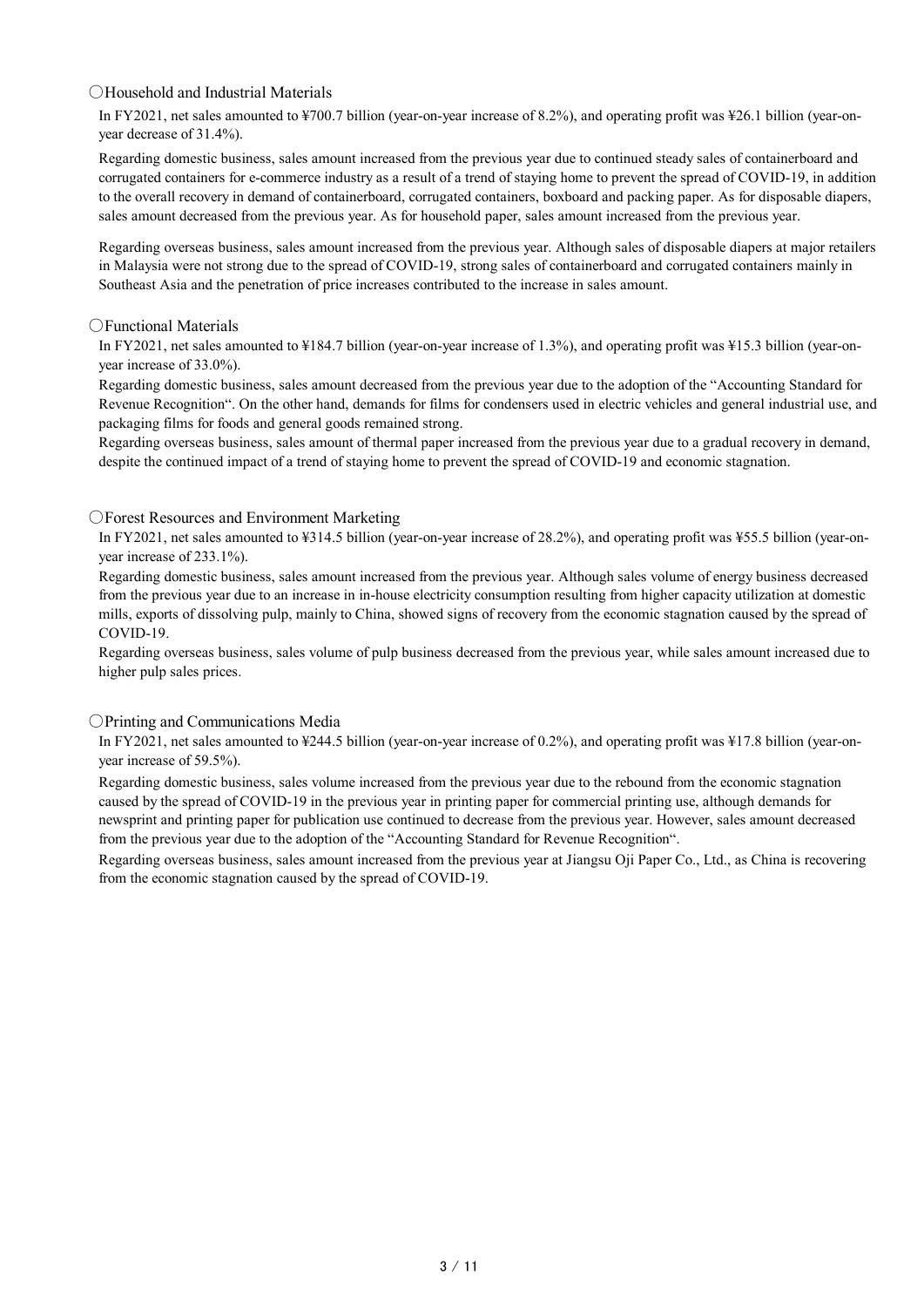|                             | Net sales       | Operating income | Ordinary income | Profit attributable<br>to owners of parent | Profit per share |
|-----------------------------|-----------------|------------------|-----------------|--------------------------------------------|------------------|
|                             | Billions of yen | Billions of yen  | Billions of yen | Billions of yen                            | Yen              |
| <b>First Half of FY2022</b> | 800.0           | 37.0             | 43.0            | 27.0                                       | 27.26            |
| <b>First Half of FY2021</b> | 708.5           | 63.7             | 68.8            | 45.6                                       | 46.02            |
| Increase (Decrease)         | 91.5            | (26.7)           | (25.8)          | (18.6)                                     |                  |
| Increase (Decrease)         | 12.9%           | $(41.9\%)$       | (37.5%)         | $(40.8\%)$                                 |                  |
| <b>FY2022</b>               | 1,700.0         | 105.0            | 110.0           | 70.0                                       | 70.66            |
| <b>FY2021</b>               | 1,470.2         | 120.1            | 135.1           | 87.5                                       | 88.35            |
| Increase (Decrease)         | 229.8           | (15.1)           | (25.1)          | (17.5)                                     |                  |
| Increase (Decrease)         | 15.6%           | $(12.6\%)$       | $(18.6\%)$      | $(20.0\%)$                                 |                  |

## Forecast for the Year Ending March 31, 2023 (April 1, 2022 - March 31, 2023, "FY2022")

<FY2022 Forecast and Future Outlook >

The forecast for the next fiscal year is based on net sales of ¥1,700.0 billion, operating profit of ¥105.0 billion, ordinary profit of ¥110.0 billion, and net profit attributable to owners of parent of ¥70.0 billion.

Starting in FY2022, a new Medium-term Management Plan will be launched with FY2024 as the final year. We will continue to enhance our existing businesses, centering on the packaging business, and expand new businesses in Japan and overseas, aiming to increase the profitability and scale of our core businesses. At the same time, we will promote ESG management and address climate change issues through fuel conversion to zero coal consumption, expansion of renewable energy use, expansion of forest plantations and sustainable forest management, and development of environmentally friendly materials and products derived from plants. Through the efforts, we will strive to provide new sustainable value.

The assumed exchange rates for FY2022 forecast are as follows:

|         | Exchange rates | (Reference) Sensitivity for operating income                                 |
|---------|----------------|------------------------------------------------------------------------------|
| JPY/USD |                | 130.00 Approx. ¥320 million with a fluctuation of USD by 1% (strong USD: -)  |
| BRL/USD |                | 5.00 Approx. ¥360 million with a fluctuation of USD by $1\%$ (strong USD: +) |
| NZD/USD |                | 1.55 Approx. ¥1,040 million with a fluctuation of USD by 1% (strong USD: +)  |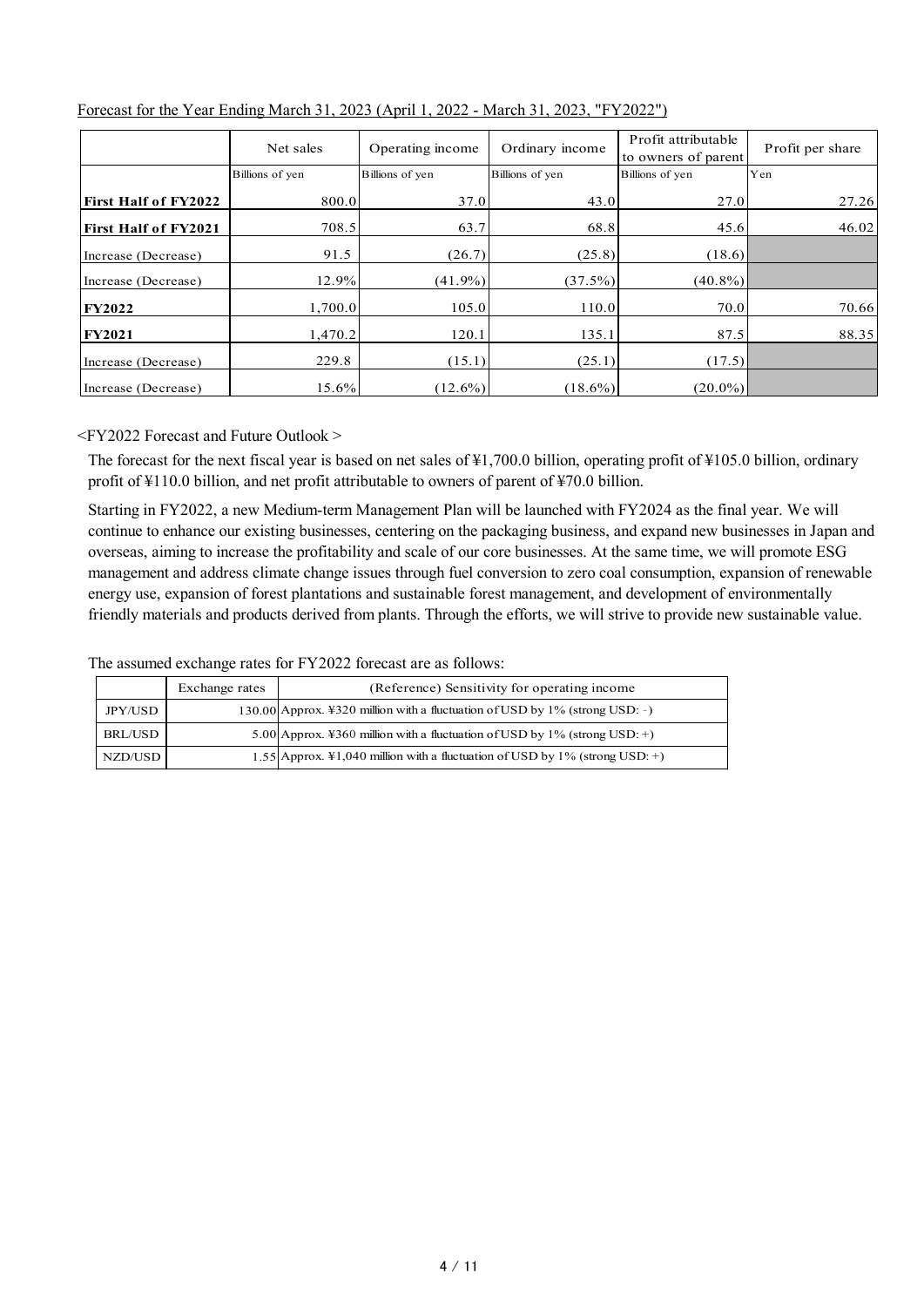# **2. Outline of Business Performance and Financial Situation**

| 1,700.0<br>105.0<br>110.0<br>70.0<br>70.4<br>134.8<br>130.0 | Forecasts for FY2022<br>Increase(Decrease)<br>229.8<br>(15.1)<br>(25.1)<br>(17.5)<br>Billions of yen<br>4.5<br>28.3<br>Forecasts for FY2022 |
|-------------------------------------------------------------|---------------------------------------------------------------------------------------------------------------------------------------------|
|                                                             |                                                                                                                                             |
|                                                             |                                                                                                                                             |
|                                                             |                                                                                                                                             |
|                                                             |                                                                                                                                             |
|                                                             |                                                                                                                                             |
|                                                             |                                                                                                                                             |
|                                                             |                                                                                                                                             |
|                                                             |                                                                                                                                             |
|                                                             |                                                                                                                                             |
|                                                             |                                                                                                                                             |
|                                                             |                                                                                                                                             |
|                                                             |                                                                                                                                             |
|                                                             |                                                                                                                                             |
|                                                             |                                                                                                                                             |
|                                                             | Increase(Decrease)                                                                                                                          |
|                                                             | 17.6                                                                                                                                        |
| 5.00                                                        | (0.39)                                                                                                                                      |
| 1.55                                                        | 0.14                                                                                                                                        |
| 6.70                                                        | 0.25                                                                                                                                        |
|                                                             | Billions of yen                                                                                                                             |
|                                                             |                                                                                                                                             |
|                                                             | Increase(Decrease)from Mar 31,2021                                                                                                          |
|                                                             | 72.3                                                                                                                                        |
| 9.8                                                         |                                                                                                                                             |
|                                                             | 2.8                                                                                                                                         |
|                                                             | 83.3                                                                                                                                        |
|                                                             | Billions of yen                                                                                                                             |
|                                                             |                                                                                                                                             |
|                                                             | Increase(Decrease)                                                                                                                          |
|                                                             | 16.5                                                                                                                                        |
|                                                             | (1.0)                                                                                                                                       |
| (155.9)                                                     |                                                                                                                                             |
|                                                             | person                                                                                                                                      |
|                                                             |                                                                                                                                             |
|                                                             | Increase(Decrease)from Mar 31,2021                                                                                                          |
|                                                             | (426)                                                                                                                                       |
|                                                             | (210)                                                                                                                                       |
|                                                             | (216)                                                                                                                                       |
|                                                             |                                                                                                                                             |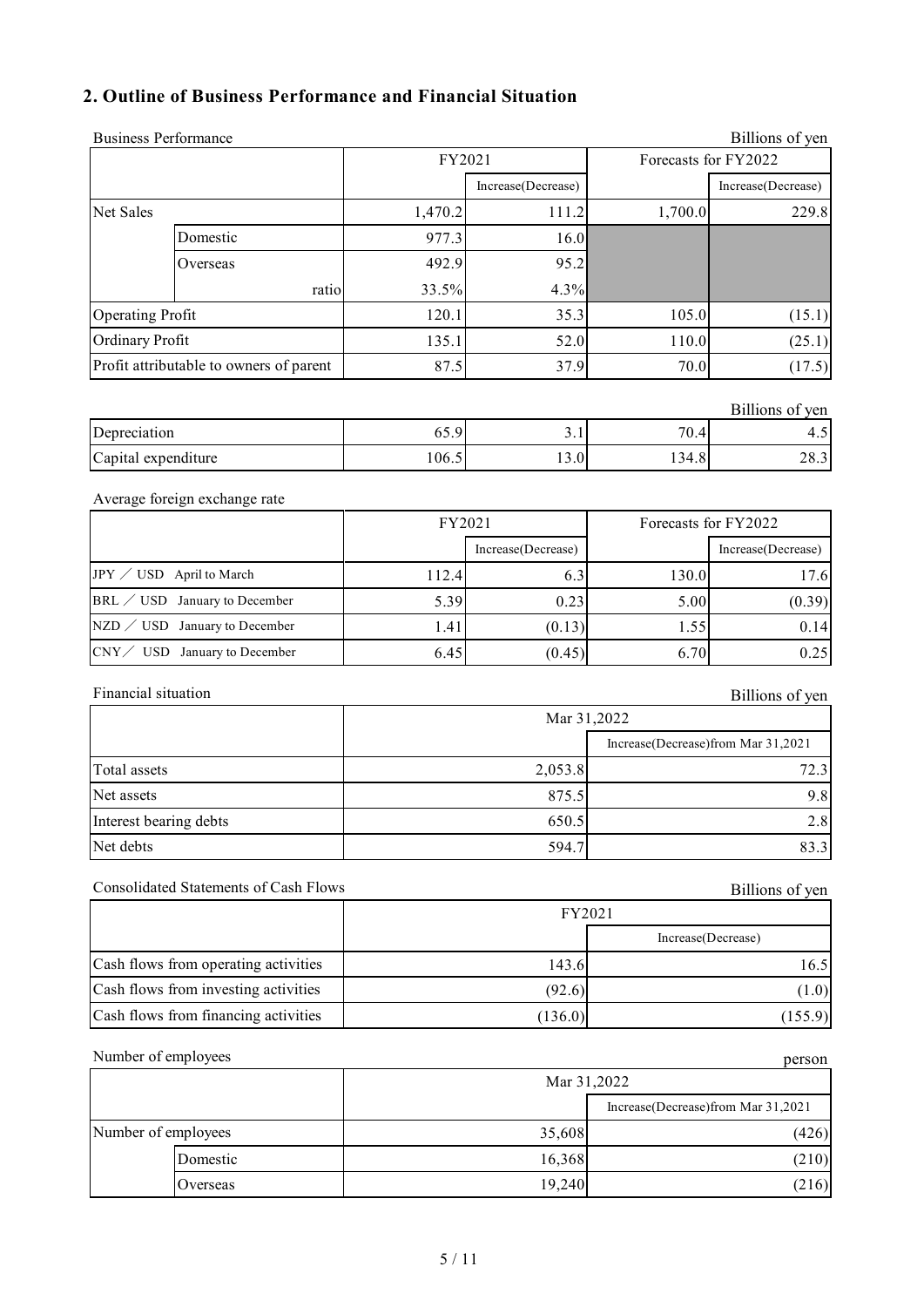# **3.Consolidated Financial Statements and Notes Consolidated balance sheets**

|                                        | <b>FY2020</b><br>Mar 31,2021 | (Unit: Millions of yen)<br><b>FY2021</b><br>Mar 31,2022 |
|----------------------------------------|------------------------------|---------------------------------------------------------|
| Assets                                 |                              |                                                         |
| Current assets                         |                              |                                                         |
| Cash and deposits                      | 130,529                      | 44,749                                                  |
| Notes and accounts receivable - trade  | 297,718                      |                                                         |
| Notes receivable - trade               |                              | 60,227                                                  |
| Accounts receivable - trade            |                              | 260,231                                                 |
| Contract assets                        |                              | 3,983                                                   |
| Securities                             | 5,725                        | 11,074                                                  |
| Merchandise and finished goods         | 86,440                       | 98,616                                                  |
| Work in process                        | 19,273                       | 20,294                                                  |
| Raw materials and supplies             | 89,090                       | 106,266                                                 |
| Short-term loans receivable            | 4,324                        | 4,764                                                   |
| Accounts receivable - other            | 19,608                       | 18,575                                                  |
| Other                                  | 17,734                       | 18,800                                                  |
| Allowance for doubtful accounts        | (1,675)                      | (1,790)                                                 |
| Total current assets                   | 668,770                      | 645,795                                                 |
| Non-current assets                     |                              |                                                         |
| Property, plant and equipment          |                              |                                                         |
| Buildings and structures               | 685,779                      | 709,982                                                 |
| Accumulated depreciation               | (494, 548)                   | $\triangle$ 513,533                                     |
| Buildings and structures, net          | 191,231                      | 196,448                                                 |
| Machinery, equipment and vehicles      | 2,389,121                    | 2,495,207                                               |
| Accumulated depreciation               | (2,090,184)                  | (2,156,261)                                             |
| Machinery, equipment and vehicles, net | 298,937                      | 338,946                                                 |
| Tools, furniture and fixtures          | 60,791                       | 61,622                                                  |
| Accumulated depreciation               | (55,099)                     | (56,037)                                                |
| Tools, furniture and fixtures, net     | 5,691                        | 5,585                                                   |
| Land                                   | 239,052                      | 240,765                                                 |
| Forests                                | 105,560                      | 116,490                                                 |
| <b>Standing Timber</b>                 | 85,584                       | 92,343                                                  |
| Leased assets                          | 55,844                       | 65,356                                                  |
| Accumulated depreciation               | (19, 767)                    | (22, 713)                                               |
| Leased assets, net                     | 36,077                       | 42,643                                                  |
| Construction in progress               | 79,279                       | 94,091                                                  |
| Total property, plant and equipment    | 1,041,413                    | 1,127,315                                               |
| Intangible assets                      |                              |                                                         |
| Goodwill                               | 3,122                        | 3,472                                                   |
| Other                                  | 9,049                        | 8,079                                                   |
| Total intangible assets                | 12,171                       | 11,552                                                  |
| Investments and other assets           |                              |                                                         |
| Investment securities                  | 163,961                      | 168,545                                                 |
| Long-term loans receivable             | 6,933                        | 5,571                                                   |
| Long-term prepaid expenses             | 3,692                        | 3,497                                                   |
| Retirement benefit asset               | 60,993                       | 61,542                                                  |
| Deferred tax assets                    | 7,074                        | 8,819                                                   |
| Other                                  | 17,379                       | 22,095                                                  |
| Allowance for doubtful accounts        | (952)                        | (982)                                                   |
| Total investments and other assets     | 259,083                      | 269,089                                                 |
| Total non-current assets               | 1,312,668                    | 1,407,956                                               |
| Total assets                           | 1,981,438                    | 2,053,752                                               |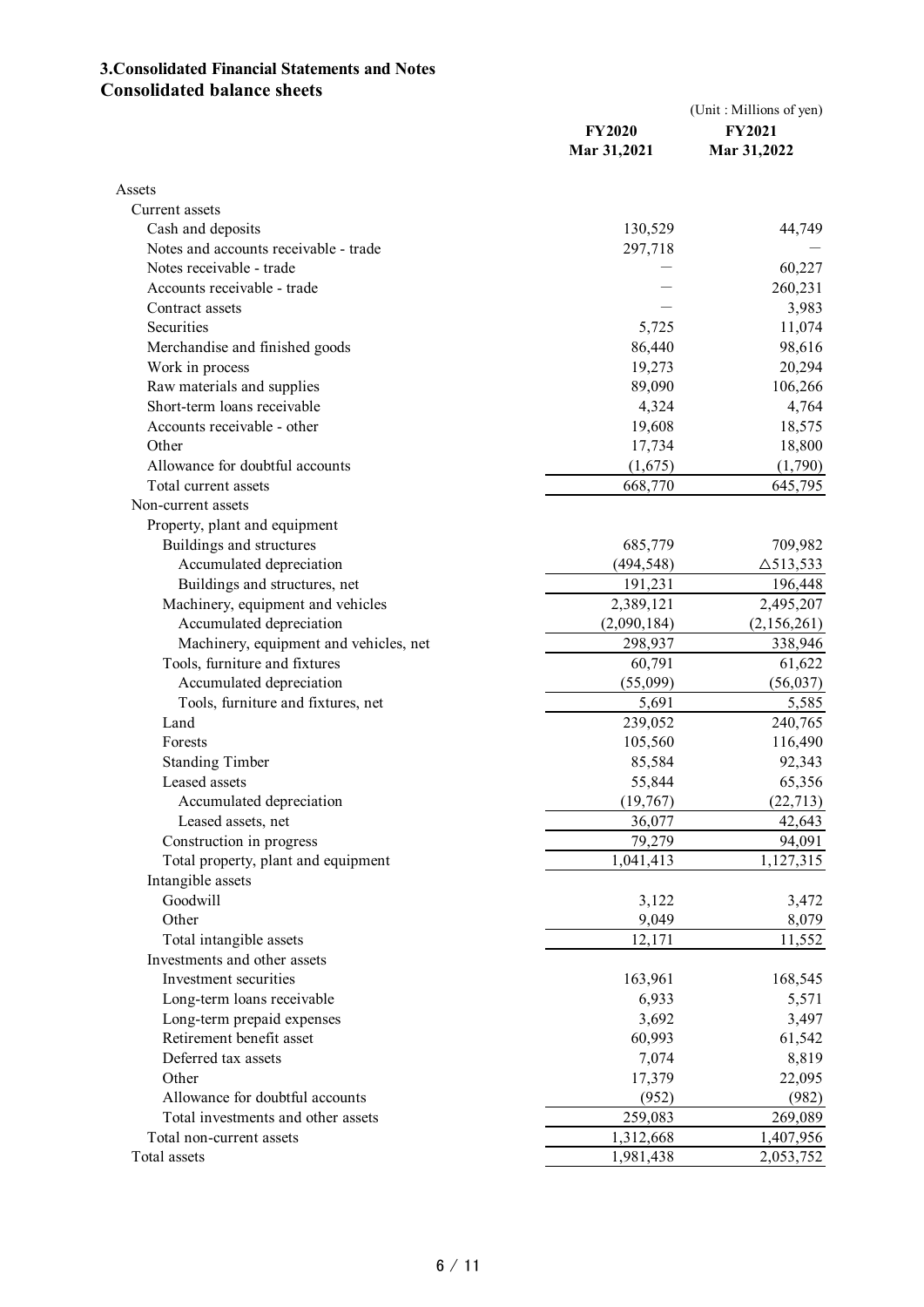|                                                       | <b>FY2020</b><br>Mar 31,2021 | (Unit: Millions of yen)<br><b>FY2021</b><br>Mar 31,2022 |
|-------------------------------------------------------|------------------------------|---------------------------------------------------------|
| Liabilities                                           |                              |                                                         |
| <b>Current liabilities</b>                            |                              |                                                         |
| Notes and accounts payable - trade                    | 197,950                      | 234,650                                                 |
| Short-term borrowings                                 | 129,963                      | 166,445                                                 |
| Accounts payable - other                              | 20,741                       | 24,653                                                  |
| Accrued expenses                                      | 48,874                       | 51,457                                                  |
| Income taxes payable                                  | 11,526                       | 23,993                                                  |
| Other                                                 | 32,657                       | 31,818                                                  |
| Total current liabilities                             | 441,713                      | 533,020                                                 |
| Non-current liabilities                               |                              |                                                         |
| Bonds payable                                         | 155,000                      | 155,000                                                 |
| Long-term borrowings                                  | 362,718                      | 329,062                                                 |
| Deferred tax liabilities                              | 59,892                       | 64,013                                                  |
| Deferred tax liabilities for land revaluation         | 7,739                        | 7,737                                                   |
| Retirement benefit liability                          | 54,010                       | 54,022                                                  |
| Long-term deposits received                           | 7,305                        | 6,809                                                   |
| Other                                                 | 27,450                       | 28,616                                                  |
| Total non-current liabilities                         | 674,117                      | 645,261                                                 |
| Total liabilities                                     | 1,115,831                    | 1,178,282                                               |
| Net assets                                            |                              |                                                         |
| Shareholders' equity                                  |                              |                                                         |
| Share capital                                         | 103,880                      | 103,880                                                 |
| Capital surplus                                       | 109,100                      | 99,163                                                  |
| Retained earnings                                     | 493,224                      | 567,150                                                 |
| Treasury shares                                       | (13, 400)                    | (13, 277)                                               |
| Total shareholders' equity                            | 692,805                      | 756,918                                                 |
| Accumulated other comprehensive income                |                              |                                                         |
| Valuation difference on available-for-sale securities | 31,654                       | 30,500                                                  |
| Deferred gains or losses on hedges                    | 2,721                        | 2,076                                                   |
| Revaluation reserve for land                          | 5,684                        | 5,728                                                   |
| Foreign currency translation adjustment               | (6, 418)                     | 29,593                                                  |
| Remeasurements of defined benefit plans               | 24,533                       | 26,415                                                  |
| Total accumulated other comprehensive income          | 58,176                       | 94,314                                                  |
| Share acquisition rights                              | 199                          | 157                                                     |
| Non-controlling interests                             | 114,426                      | 24,080                                                  |
| Total net assets                                      | 865,606                      | 875,470                                                 |
| Total liabilities and net assets                      | 1,981,438                    | 2,053,752                                               |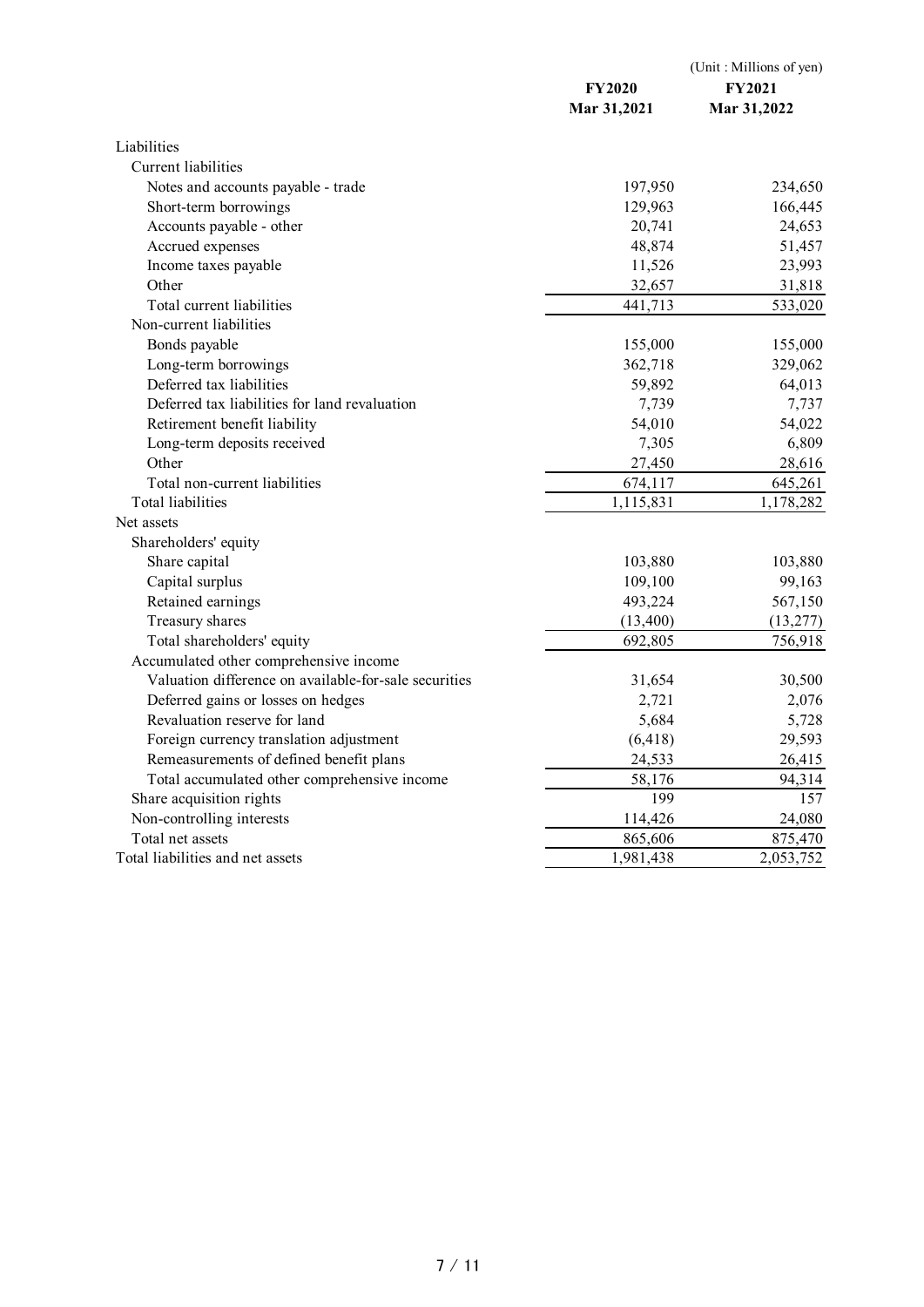# **Consolidated statements of income**

|                                                                 | <b>FY2020</b><br>Apr '20 - Mar '21 | (Unit: Millions of yen)<br><b>FY2021</b><br>Apr '21 - Mar '22 |
|-----------------------------------------------------------------|------------------------------------|---------------------------------------------------------------|
| Net sales                                                       | 1,358,985                          | 1,470,161                                                     |
| Cost of sales                                                   | 1,031,553                          | 1,126,207                                                     |
| Gross profit                                                    | 327,431                            | 343,954                                                       |
| Selling, general and administrative expenses                    |                                    |                                                               |
| Freight and incidental costs                                    | 131,590                            | 112,417                                                       |
| Storage costs                                                   | 6,506                              | 6,771                                                         |
| Employees' salaries                                             | 51,921                             | 52,957                                                        |
| Retirement benefit expenses                                     | 853                                | (241)                                                         |
| Depreciation                                                    | 6,343                              | 5,624                                                         |
| Other                                                           | 45,422                             | 46,306                                                        |
| Total selling, general and administrative expenses              | 242,638                            | 223,834                                                       |
| Operating profit                                                | 84,793                             | 120,119                                                       |
| Non-operating income                                            |                                    |                                                               |
| Interest income                                                 | 1,121                              | 883                                                           |
| Dividend income                                                 | 3,170                              | 3,269                                                         |
| Foreign exchange gains                                          | 4,616                              | 15,404                                                        |
| Share of profit of entities accounted for using equity method   | 142                                | 2,679                                                         |
| Other                                                           | 5,524                              | 8,145                                                         |
| Total non-operating income                                      | 14,576                             | 30,381                                                        |
| Non-operating expenses                                          |                                    |                                                               |
| Interest expenses                                               | 6,791                              | 6,692                                                         |
| Other                                                           | 9,516                              | 8,708                                                         |
| Total non-operating expenses                                    | 16,308                             | 15,401                                                        |
| Ordinary profit                                                 | 83,061                             | 135,100                                                       |
| Extraordinary income                                            |                                    |                                                               |
| Gain on sale of non-current assets                              | 398                                | 1,955                                                         |
| Gain on return of assets from retirement benefits trust         |                                    | 1,049                                                         |
| Insurance claim income                                          | 2,866                              | 904                                                           |
| Gain on sale of investment securities                           | 292                                | 651                                                           |
| Gain on sale of businesses                                      | 906                                |                                                               |
| Profit on subsidiary status change from equity method affiliate | 808                                |                                                               |
| to consolidated subsidiary                                      |                                    |                                                               |
| Other                                                           | 473                                | 345                                                           |
| Total extraordinary income                                      | 5,746                              | 4,906                                                         |
| <b>Extraordinary</b> losses                                     |                                    |                                                               |
| Impairment losses                                               | 497                                | 2,968                                                         |
| Loss on retirement of non-current assets                        | 1,459                              | 2,283                                                         |
| Loss on disaster                                                | 2,065                              | 2,007                                                         |
| Business restructuring expenses                                 | 1,977                              | 1,869                                                         |
| Other                                                           | 1,923                              | 1,615                                                         |
| Total extraordinary losses                                      | 7,923                              | 10,745                                                        |
| Profit before income taxes                                      | 80,883                             | 129,262                                                       |
| Income taxes - current                                          | 28,830                             | 37,476                                                        |
| Income taxes - deferred                                         | 354<br>29,185                      | (614)                                                         |
| Total income taxes<br>Profit                                    |                                    | 36,861                                                        |
| Profit attributable to non-controlling interests                | 51,698<br>2,062                    | 92,400<br>4,890                                               |
| Profit attributable to owners of parent                         | 49,635                             | 87,509                                                        |
|                                                                 |                                    |                                                               |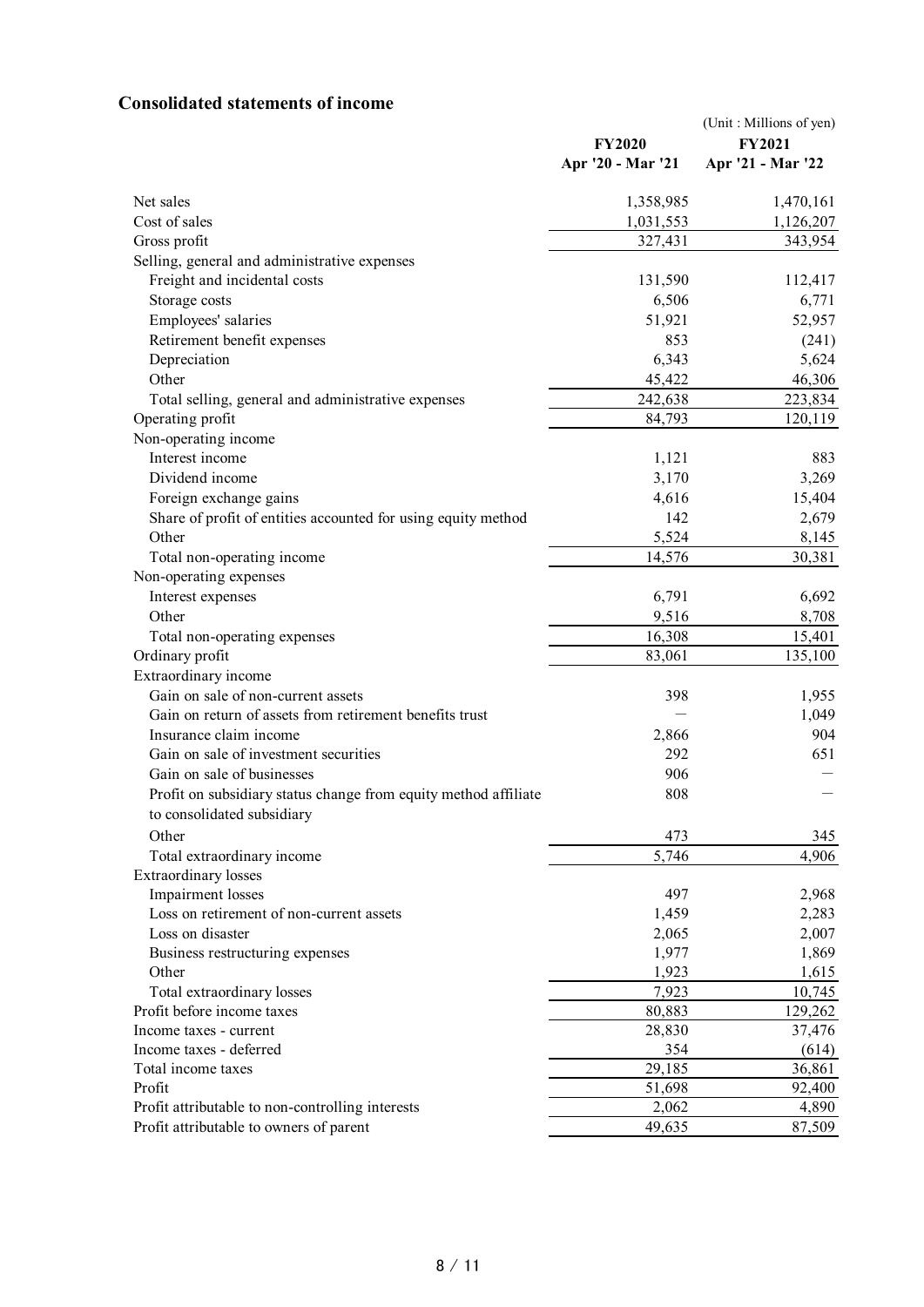# **Consolidated quarterly statements of comprehensive income**

|                                                                | <b>FY2020</b>     | (Unit: Millions of yen)<br><b>FY2021</b> |  |
|----------------------------------------------------------------|-------------------|------------------------------------------|--|
|                                                                | Apr '20 - Mar '21 | Apr '21 - Mar '22                        |  |
| Profit                                                         | 51,698            | 92,400                                   |  |
| Other comprehensive income                                     |                   |                                          |  |
| Valuation difference on available-for-sale securities          | 9,305             | (1,655)                                  |  |
| Deferred gains or losses on hedges                             | 3,633             | (711)                                    |  |
| Foreign currency translation adjustment                        | (12, 937)         | 42,093                                   |  |
| Remeasurements of defined benefit plans, net of tax            | 18,258            | 277                                      |  |
| Share of other comprehensive income of entities accounted for  | 2,221             | 2,984                                    |  |
| using equity method                                            |                   |                                          |  |
| Total other comprehensive income                               | 20,481            | 42,988                                   |  |
| Comprehensive income                                           | 72,179            | 135,388                                  |  |
| Comprehensive income attributable to                           |                   |                                          |  |
| Comprehensive income attributable to owners of parent          | 74,429            | 123,713                                  |  |
| Comprehensive income attributable to non-controlling interests | (2,249)           | 11,674                                   |  |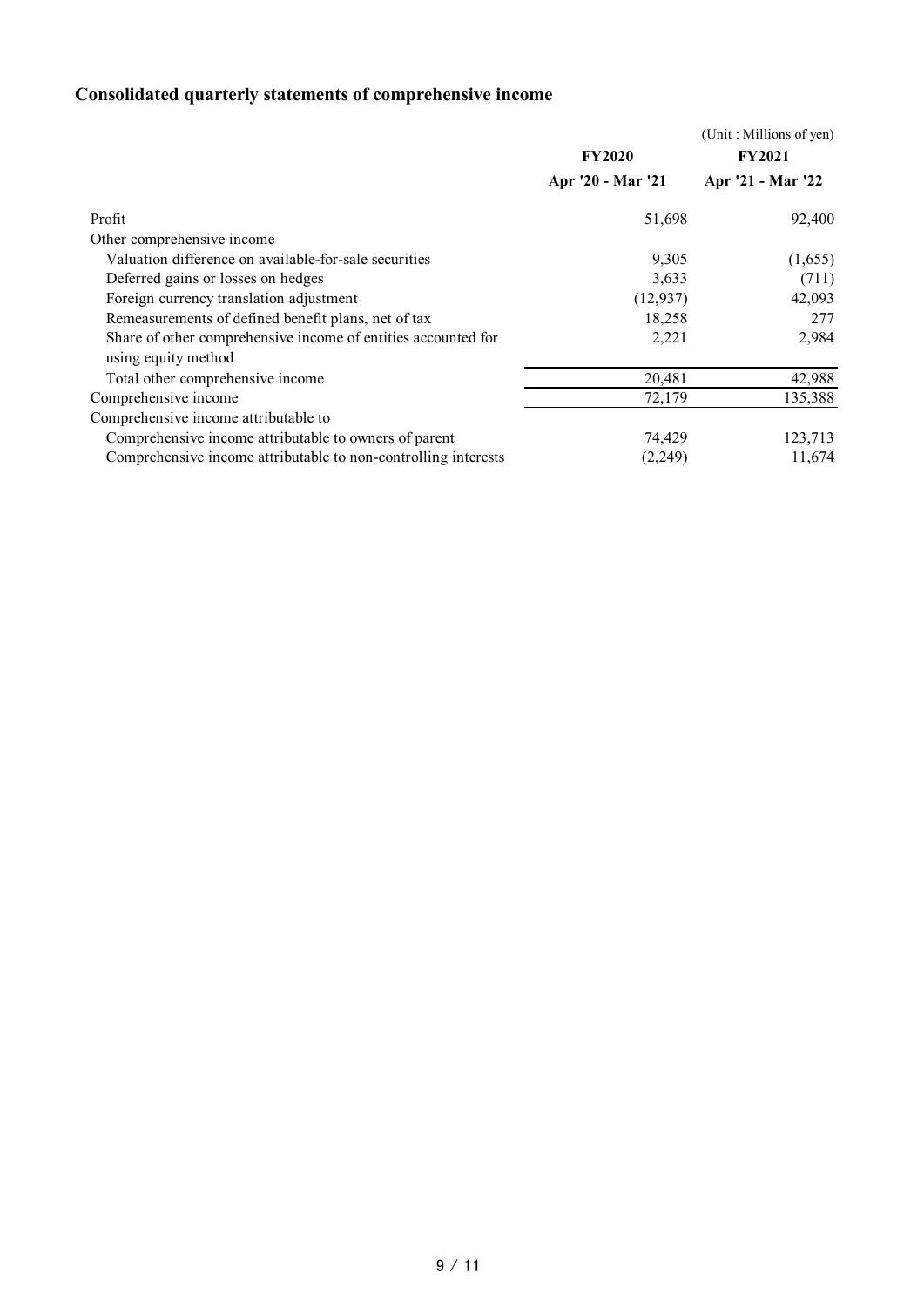## **Consolidated Statements of Cash Flows**

| Consonuateu Statements of Cash Flows                                                              | <b>FY2020</b><br>Apr '20 - Mar '21 | (Unit: Millions of yen)<br><b>FY2021</b><br>Apr '21 - Mar '22 |
|---------------------------------------------------------------------------------------------------|------------------------------------|---------------------------------------------------------------|
| Cash flows from operating activities                                                              |                                    |                                                               |
| Profit before income taxes                                                                        | 80,883                             | 129,262                                                       |
| Depreciation                                                                                      | 62,758                             | 65,885                                                        |
| Impairment losses                                                                                 | 497                                | 2,968                                                         |
| Amortization of goodwill                                                                          | 1,099                              | 804                                                           |
| Depletion of standing timber                                                                      | 6,958                              | 6,995                                                         |
| Increase (decrease) in allowance for doubtful accounts                                            | (52)                               | 31                                                            |
| Decrease (increase) in retirement benefit asset                                                   | (2,913)                            | (3, 498)                                                      |
| Increase (decrease) in retirement benefit liability                                               | 760                                | (60)                                                          |
| Interest and dividend income                                                                      | (4,292)                            | (4,152)                                                       |
| Interest expenses                                                                                 | 6,791                              | 6,692                                                         |
| Foreign exchange losses (gains)                                                                   | (3,946)                            | (12,626)                                                      |
| Share of loss (profit) of entities accounted for using equity method                              | (142)                              | (2,679)                                                       |
| Loss (gain) on sale of investment securities                                                      | 438                                | 282                                                           |
| Loss (Gain) on return of assets from retirement benefits trust                                    |                                    | (1,049)                                                       |
| Loss on retirement of non-current assets                                                          | 1,459                              | 2,283                                                         |
| Loss (gain) on sale of non-current assets                                                         | (366)                              | (1,948)                                                       |
| Business restructuring expenses                                                                   | 1,977                              | 1,869                                                         |
| Loss (gain) on sale of businesses                                                                 | (906)                              |                                                               |
| Loss (profit) on subsidiary status change from equity method affiliate to consolidated subsidiary | (808)                              |                                                               |
| Decrease (increase) in trade receivables                                                          | 1,870                              | (20,960)                                                      |
| Decrease (increase) in inventories                                                                | 20,163                             | (26,001)                                                      |
| Increase (decrease) in trade payables                                                             | (11,933)                           | 33,937                                                        |
| Other, net                                                                                        | 6,237                              | (11,262)                                                      |
| Subtotal                                                                                          | 166,535                            | 166,771                                                       |
| Interest and dividends received                                                                   | 5,397                              | 4,962                                                         |
| Interest paid                                                                                     | (5,623)                            | (5,805)                                                       |
| Income taxes paid                                                                                 | (39,202)                           | (22, 341)                                                     |
| Net cash provided by (used in) operating activities                                               | 127,107                            | 143,587                                                       |
| Cash flows from investing activities                                                              |                                    |                                                               |
| Purchase of property, plant and equipment and intangible assets                                   | (94, 674)                          | (98, 659)                                                     |
| Proceeds from sale of property, plant and equipment and intangible assets                         | 854                                | 2,905                                                         |
| Purchase of investment securities                                                                 | (1,916)                            | (1,308)                                                       |
| Proceeds from sale and redemption of investment securities                                        | 1,163                              | 4,967                                                         |
| Loan advances                                                                                     | (1,066)                            | (546)                                                         |
| Proceeds from collection of loans receivable                                                      | 1,396                              | 1,640                                                         |
| Purchase of shares of subsidiaries resulting in change in scope of consolidation                  |                                    | (1, 441)                                                      |
| Other, net                                                                                        | 2,682                              | (125)                                                         |
| Net cash provided by (used in) investing activities                                               | (91, 559)                          | (92, 567)                                                     |
| Cash flows from financing activities                                                              |                                    |                                                               |
| Net increase (decrease) in short-term borrowings                                                  | (4,049)                            | (23,001)                                                      |
| Net increase (decrease) in commercial papers                                                      | (14,000)                           |                                                               |
| Proceeds from long-term borrowings                                                                | 71,279                             | 26,003                                                        |
| Repayments of long-term borrowings                                                                | (43,250)                           | (5,218)                                                       |
| Proceeds from issuance of bonds                                                                   | 74,561                             |                                                               |
| Redemption of bonds                                                                               | (20,000)                           |                                                               |
| Purchase of treasury shares of subsidiaries                                                       | (24, 162)                          | (77,000)                                                      |
| Repayments of lease liabilities                                                                   | (4,786)                            | (6,952)                                                       |
| Dividends paid                                                                                    | (13,888)                           | (13,889)                                                      |
| Purchase of shares of subsidiaries not resulting in change in scope of                            | (584)                              | (35,059)                                                      |
| consolidation                                                                                     |                                    |                                                               |
| Other, net                                                                                        | (1, 186)                           | (883)                                                         |
| Net cash provided by (used in) financing activities                                               | 19,932                             | (136,002)                                                     |
| Effect of exchange rate change on cash and cash equivalents                                       | (2,169)                            | 4,691                                                         |
| Net increase (decrease) in cash and cash equivalents                                              | 53,310                             | (80,291)                                                      |
| Cash and cash equivalents at beginning of period                                                  | 82,390                             | 135,669                                                       |
| Increase in cash and cash equivalents resulting from merger                                       | 7                                  | 115                                                           |
| Decrease in cash and cash equivalents resulting from exclusion of subsidiaries from consolidation | (39)                               | (20)                                                          |
| Cash and cash equivalents at end of period                                                        | 135,669                            | 55,474                                                        |